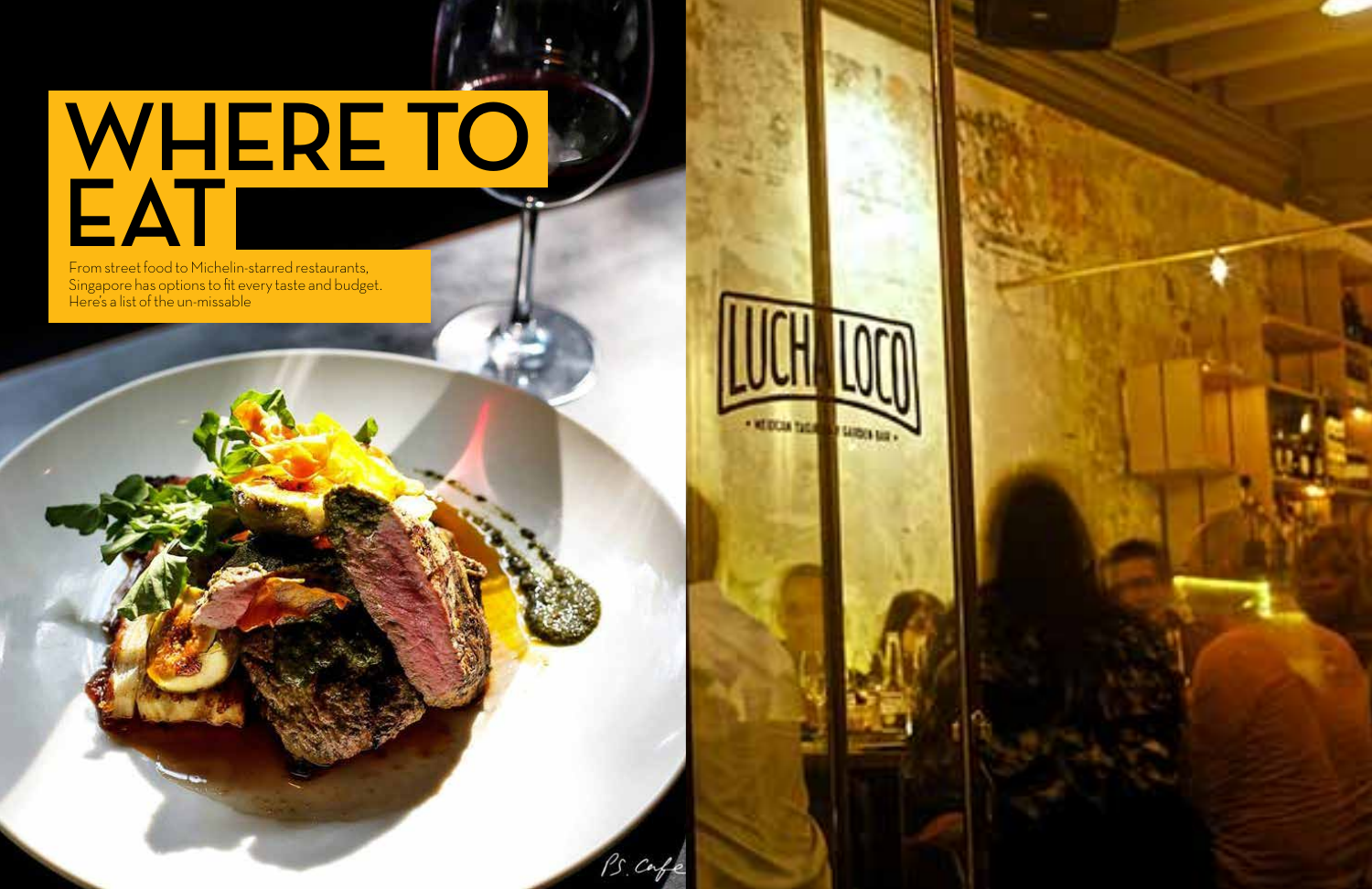# INTERNATIONAL

**LUCHA LOCO** This lively Mexican taqueria (taco shop) and garden patio bar is located in the cobblestoned Duxton Hill area. Its delicious margaritas and cocktails are best enjoyed with tapas staples such as ceviche, guacamole, tacos and pulled pork tortillas. Book in advance, given this restaurant is quite popular and gets filled fast. *(www.luchaloco.com; closed Sundays and Mondays)*

**LUKE'S** Head to this famous establishment in Chinatown for tasty seafood platters, great burgers and the best tuna tartare in town. Chef Travis Masiero sources fresh ingredients—oysters, crabs, clams and lobsters—mainly from Boston, his hometown, to whip up innovative dishes. End your meal with the outstanding chocolate-chip cookie with stout milkshake. Luke's also has an outpost on Orchard Road. *(www. lukes.com.sg)*

### THE DEMPSEY **COOKHOUSE & BAR Using**

**PUCK** If you have a craving for a well-prepared steak, look no further than CUT. Celebrity chef Wolfgang Puck's contemporary American steakhouse at Marina Bay Sands offers premium meat cuts from Australia, Japan and the US. Don't miss out on the signature Valrohna chocolate soufflé. *(00 65 6688 8517)*

### **BURNT ENDS At this**

flavours derived from vegetable juices, fruit essences and herbs, instead of the traditional meat stocks and cream, is a signature of Michelin-star chef Jean-Georges Vongerichten. And it is evident in this restaurant as well, with immaculate preparations such as the black truffle pizza and egg caviar. *(www. comodempsey.sg)*

### **ANGELENO** Chef David

Almany uses traditional methods and freshly sourced seasonal ingredients to create authentic Italian fare at this Chinatown restaurant. Their Napoletana (tomato-based) sauce tastes particularly good with the signature meatballs, mussels alla scampi and the flatbread. The restaurant also offers a set three-course lunch menu—worth a try especially if



**BAR** Enjoy the best burgers in town at this chic modern bistro. Don't miss out on the French and American oysters, another signature on the menu. With the Sands Theatre just opposite, it's great for a post-show meal. *(www.dbbistro.com)* 

you're dining with the family or a large party. *(www.angeleno. com.sg)*

### CUT BY WOLFGANG

barbecue joint helmed by chef Dave Pynt, you get to watch chefs prepare your meal from your seat on the countertop table, which looks into the open kitchen. While the menu, which is written daily, ensures only the best reaches your plate, the star dish is the 10-hour slow-cooked pork baked in the restaurant's custom-made oven. An extensive selection of wines, cocktails and draught beers should round off a great meal. *(www.burntends.com.sg)*

**The current hotspot: CUT** (00 65 6688 8517), the American steakhouse by Wolfgang Puck at Marina Bay Sands. Designed by Toni Chi, the restaurant's modern interiors are super-sleek and warm. **A restaurant with a view to die for: Spago** (00 65 6688 9955) on the 52nd floor of Marina Bay Sands. This Singaporean outpost of Wolfgang Puck's Los Angeles restaurant overlooks the infinity pool of the hotel and has the best views of the city, the skyline and gardens. **Your go-to spot for a post-shopping meal: Luke's** (www.lukes.com.sg). Both, the one on 22 Gemmil Lane and on Orchard Road, are my absolute favourites. They have an amazing ambience and it is a delight to drop in here after a fun day of shopping. **Favourite shopping haunts:** I swear by **Club 21** (www.sg.club21global.com) at the Hilton Singapore. **Takashimaya** (www.takashimaya.com.sg) is one of my favourite high-end boutiques and **Marina Bay Sands**  (www.marinabaysands.com) has a mix of both high- and mid-level brands. **Wisma Atria** (www.wismaonline.com) and **Robinsons the Heeren** (www. robinsons.com.sg) has a selection of local brands. My all-time favourite is **Orchard Road**, one of Asia's best shopping streets. **The place with the coolest vibe:** New York's speakeasy cocktail bar, **Employees Only** (employeesonlysg.com) and **28 Hong Kong Street** (www.28hks.com).

### IL LIDO AT THE CLIFF

Perched on a cliff, surrounded by lush greenery and overlooking the ocean—this contemporary Italian restaurant in Sofitel Singapore Sentosa is perfect for a romantic date. Besides the amazing views, you can feast on the pastas, burratas and fresh seafood including octopus. *(www.sofitel-singaporesentosa.com)*

### DB BISTRO & OYSTER

# WHERE TO EAT

# INSIDER TIPS ON HOTSPOTS

RENU CHAINANI Entrepreneur and co-founder, Eastern Treasure Lifestyle



Previous pages from left: **a steak dish served at the PS. Cafe; the buzzing crowd at Mexican diner, Lucha Loco**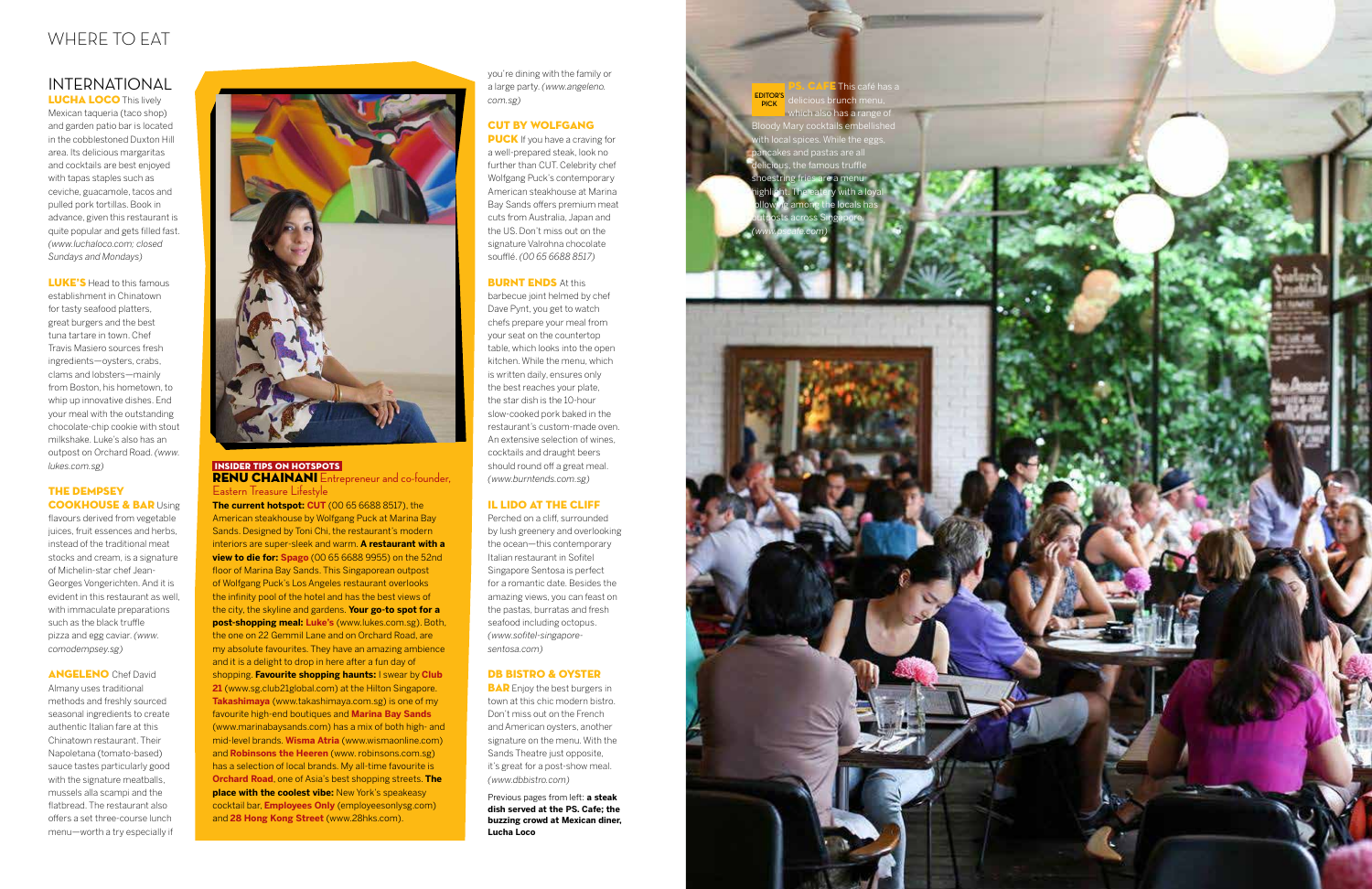**FYNN'S** This casual yet highend dining space offers modern Australian food influenced by cuisines from around the world. The menu includes dishes such as Hokkaido scallops, charred lamb and Spanish octopus. Its weekend brunches are worth trying out too, with a truffleinfused omelette, grain bowls, hotcakes and grilled meats on the menu. *(www. fynnsrestaurant.com)*

**TIPPLING CLUB** Described

by its chef, Ryan Clift as an "ultra-progressive modern gastronomy" restaurant and bar, Tippling Club offers degustation dishes with innovative cocktails or wines. There's also a tasting menu on offer if you're in the mood to experiment. The restaurant also has a private dining area, BIN 38, on the second floor. *(www. tipplingclub.com)*

**AKIRA BACK** The Singapore outpost of this fine-dining restaurant at the JW Marriott Hotel South Beach serves Japanese cuisine with distinct Korean accents. The Tajima short ribs or Ji-dori chicken are worth a try, but the cold tuna pizza is a must. The crispy base is garnished with thinly sliced tuna, ponzu mayonnaise, shiso leaves, and a drizzle of truffle oil. *(00 65 6818 1914)* 

### CROSSROADS CAFE

Located in the Singapore Marriott Tang Plaza Hotel, Crossroads Cafe is popular for its all-day dining menu. Signature dishes include the 100% Wagyu burger and the Hainanese chicken rice—best enjoyed with draught beers on tap or a glass of premium wine. *(www.singaporemarriott.com)*

# ASIAN

**PÓ** Chef Willin Low's 'Mod Sin' (modern Singaporean) cuisine gets a fine-dining reinvention at Pó, which is located in the recently opened Warehouse Hotel. The menu features reinventions of popular local street food, with dishes such as innovatively created Kurobuta char siew, charcoal-grilled Iberico satay. The highlight is the popiah (traditional steamed spring roll), which is prepared using hand-cut, stewed and caramelised ingredients. *(www. po.com.sg)* 

### **CHOPSUEY CAFE Run by**

### **EDITOR'S**  MIN JIANG

### **NADAMAN** If you love Japanese food, then Nadaman

**PICK** Goodwood Park Hotel's Min Jiang offers Sichuan and Cantonese fare with





an innovative twist. The selection of vegetarian food is especially noteworthy. Ask for the vegetarian version of the Peking duck dish, made of bean-curd skin. You can also enjoy the nostalgia-inducing classics—hot-and-sour soup, sweet-and-sour pork and dim sum. *(00 65 6730 1704)*

### **TATSUYA** Head to this

24-seater for great sushi and sashimi. The chef, Ronnie Chia is known for his Aburi sushi. The restaurant's lunchtime offerings of sushi or sashimi bento meals, and the bara chirashi (rice bowls topped with fish) are also popular. If you want a private dining room for a quieter meal, book in advance. *(00 65 6737 7411)*

the PS. Cafe folks, this Chinese restaurant serves well-loved classics inspired by cuisines from around the world. Try the homemade sauces served along with dishes such as San Choy Pau DIY wraps and Singapore chilli soft-shell crabs. *(www. pscafe.com)*

in Shangri-La Hotel is pure heaven. The restaurant specialises in kaiseki cuisine, a traditional multi-course meal, which emphasises meticulous



# WHERE TO EAT

**Chef David Pynt at Burnt Ends**  Opposite page from top: **the countertop seating at Burnt Ends; a shelf stocked with ingredients and cutlery at the Tippling Club**